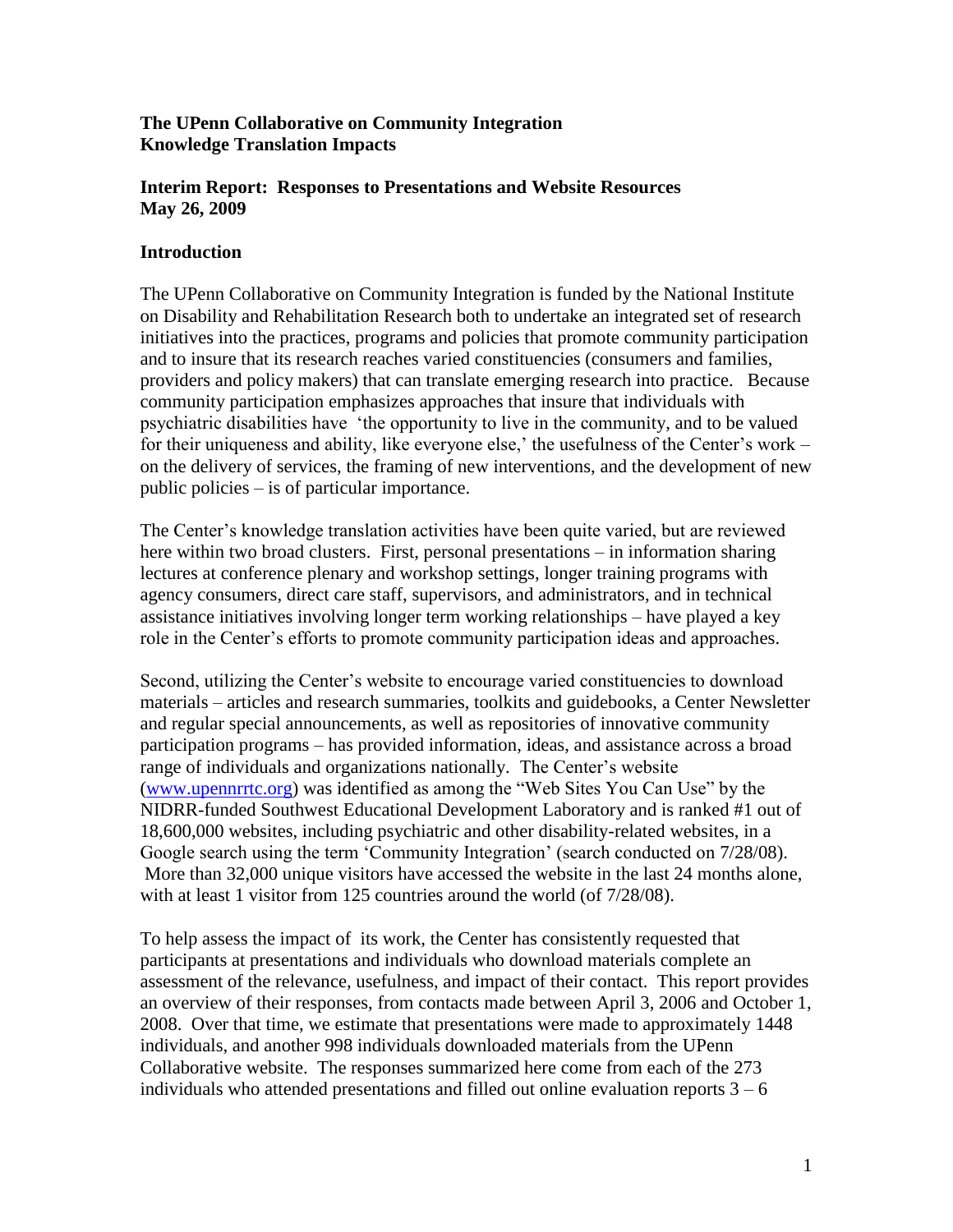months later, and 265 individuals who download materials and filled out online evaluation reports 3 – 6 months later.

## **Presentations**

Over the two years reported on here, faculty and staff of the UPenn Collaborative made presentations across the nation designed both to improve information about the emerging community participation approach – its definitions, principles, and practices – and to encourage their utilization. Although Center presentations on community participation often directly or indirectly challenge current services, in general these presentations were well received.

*Audience.* The Center purposely sought out and responded to the opportunity to make presentations to varied audiences. Respondents to our surveys, who identified themselves often in several respondent categories, indicate the range:

- 24% were persons living with a psychiatric disability;
- 17% were family members of a person living with a disability;
- 36% were direct providers of mental health and/or rehabilitation services;
- 35% were supervisors or program administrators in service agencies; and
- 12% were policy-makers or representatives of government agencies;

with only 7% identifying themselves as researchers or academics with an interest in community participation issues for people with psychiatric disabilities; although nearly 39% of respondents also listed themselves as "advocates" for people with psychiatric disabilities." The ethnic distribution of respondents – 77% Caucasian; 15% African American, 2% each for Hispanic-Americans, Asian-Americans, and Native Americans; and 2% who identified themselves as multi-racial – reasonably reflected national distributions.

*Relevance / Quality.* We asked respondents to report to us, fully six-months afterward, about both the relevance and quality of the presentation they had heard. Responses were strongly positive, with 91% reporting that the material was "relevant" or "very relevant," and 90% reporting that the quality was either "good" or "very good."

*Impact.* We also asked respondents whether the presentation they had heard influenced them to give a stronger priority to community participation issues and/or had been useful in their work in the six months since the presentation: 73% of respondents felt they had been positively influenced by the presentations, and 69% reported that the information they received as been "useful" or "very useful" in their work.

*Behavior.* However, respondents had somewhat more difficulty responding to the presentations with changes in their own professional behaviors: only 52% reported that the presentations had in fact altered their work behavior. While a 52% 'change' rate is impressive on its own, it highlights the persistent gap between learning new and valuable information and developing the capacity to implement demanding, complex changes.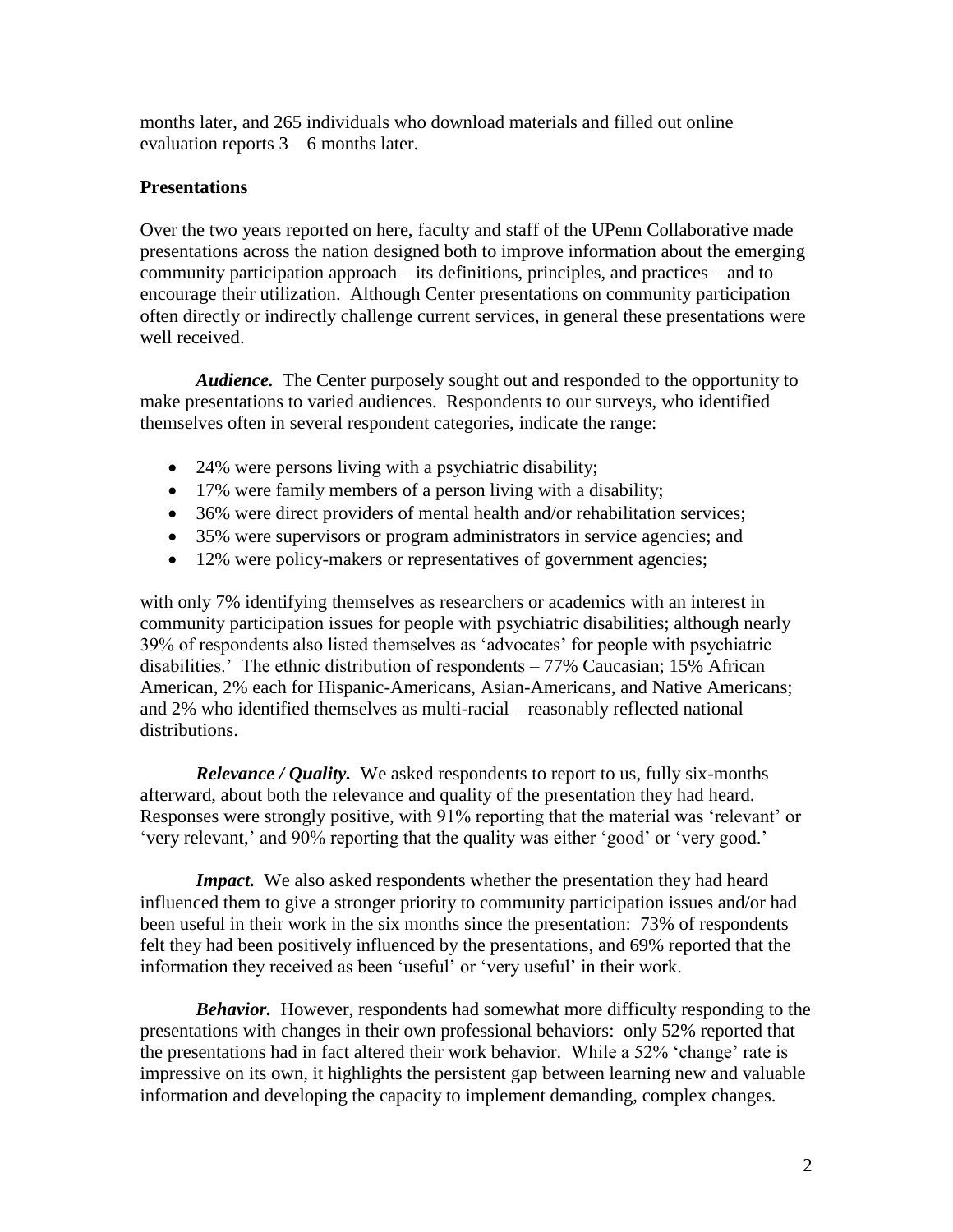#### **Materials**

The UPenn Collaborative has maintained a website (upennrrtc.org) since its inception in 2004, and this has served the field well in insuring that emerging research results, grant opportunities, innovative programs, and various "tools" – guidebooks and manuals, repositories of resources and bibliographies, etc. – are accessible nationally. We asked each person who downloaded materials for permission to contact them at a later date for an assessment of the impact of the materials, and – again – responses were consistently positive, across a wide range of constituencies.

*Audience.* As intended, the materials available on the website were accessed by the same broad array of individuals as reached by the presentations reported above. It should be noted, however, that the percentage of persons living with a psychiatric disability who downloaded materials was significantly higher than those who participated in Center presentations (38% vs. 24%), which was true as well for those who identified themselves as family members (29% vs. 17%), suggesting the role the website plays in reaching individuals – consumers and family members - not directly employed by mental health service delivery systems. By contrast, the percentage of direct service providers and supervisors or administrators of mental health programs downloading materials was similar to those who had the opportunity to listen to presentations (76% vs. 71%). It should also be noted that the percentage of Caucasians downloading materials increased from the percentage who hear presentations (90% vs. 77%), suggesting the greater availability of internet resources in white vs. minority communities.

*Relevance / Quality.* We asked respondents to report to us, fully six-months afterward, about both the relevance and quality of the materials they had accessed. Responses were again strongly positive, with 94% finding the materials "relevant" or 'very relevant' and 96% reporting the quality as 'high' or 'very high.'

*Impact.* We also asked respondents whether the materials they had downloaded had influenced them to give a stronger priority to community participation issues and/or had been useful in their work in the six months since the presentation: 60% reported that the materials they received had had a "somewhat" or "very" strong influence in their prioritizing community participation issues, and 83% felt the downloaded information had been 'useful' or 'very useful' to them in their work.

*Behavior.* Professional respondents again reported that they had somewhat more difficulty responding to the presentations with changes in their own professional behaviors: slightly more than half of the respondents reported that the presentations had in fact altered their work behavior. However, 74% of those who identified themselves as persons in recovery reported that the materials they downloaded had been "useful" or 'very useful' to them in their life.

*Requested Additional Materials.* We asked those who had downloaded materials whether they would find additional materials on the website useful, and in what domains of the community participation challenge. Responses here are clustered as "high" (more